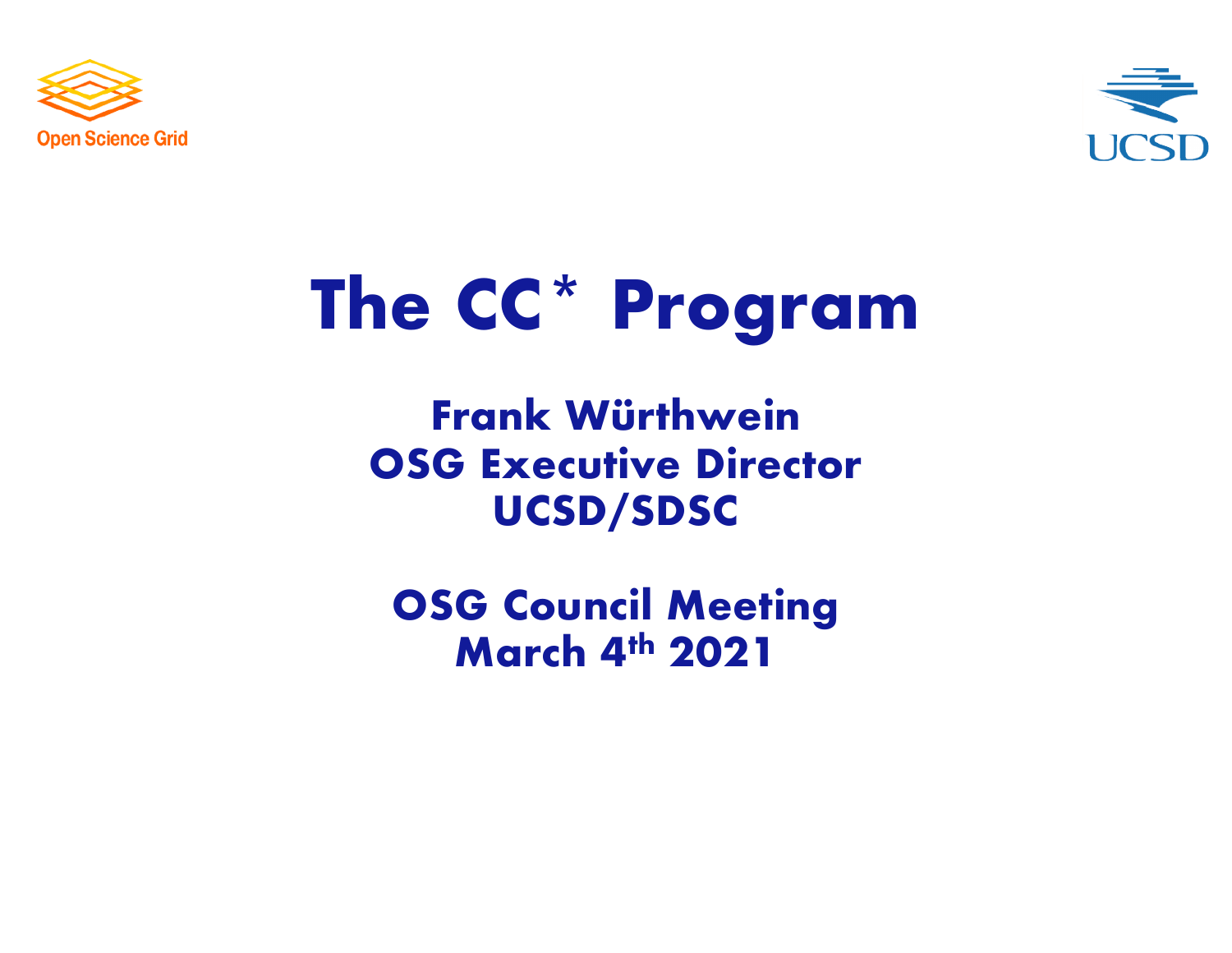



### **The Purpose of this Presentation is to start a discussion on whether or not, we as OSG Council should motivate the institutions we work with to submit proposals to the CC\* program in order to grow the OSG Open Pool.**

**The following slides are copied from Kevin Thompson's talk on Tuesday. Kevin is the NSF Program Manager for the CC\* Program.**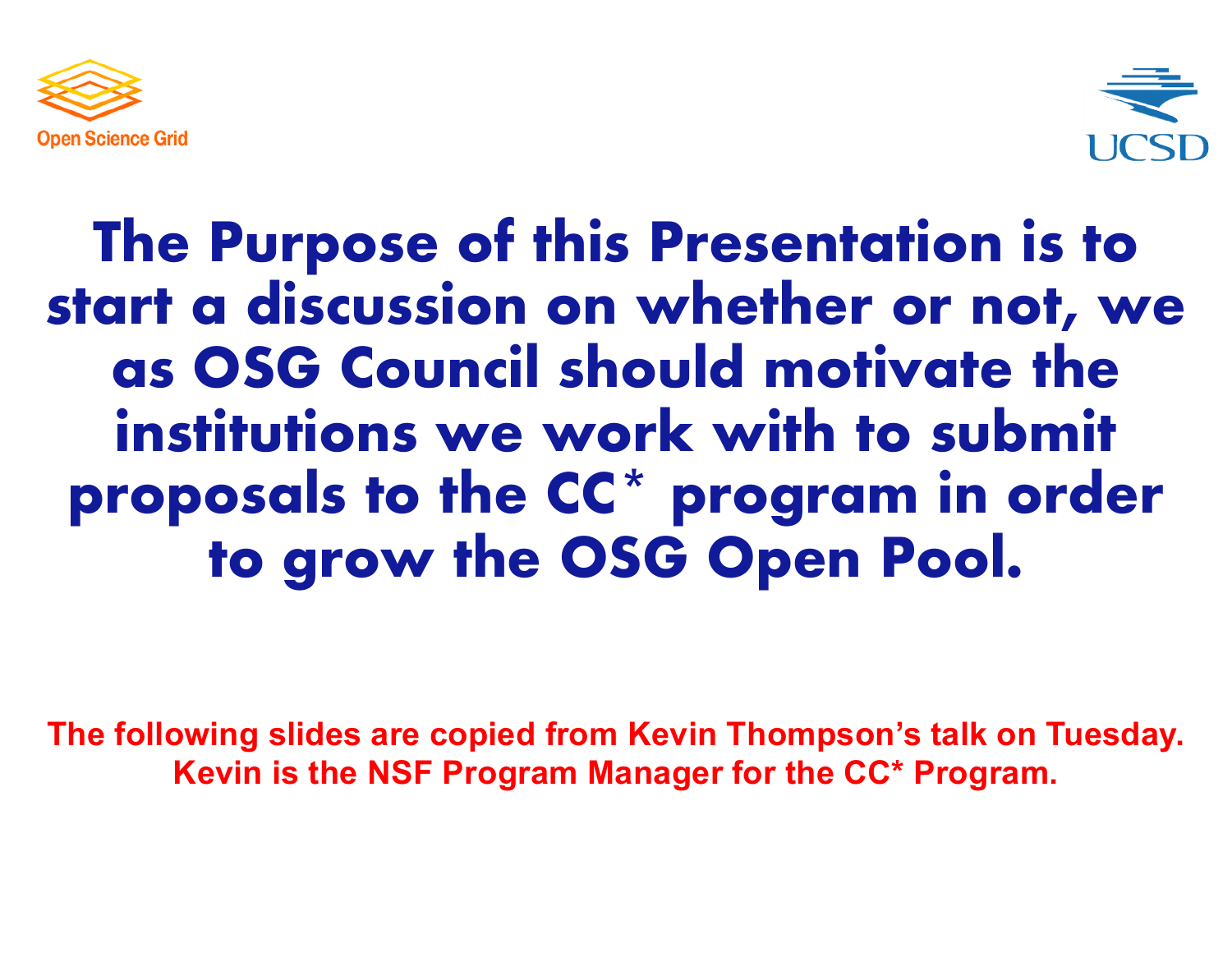### **CC\* 21-528 - Campus Cyberinfrastructure**

- (Search for "NSF CC\* 21-528" online to find the full solicitation)
- \$13M-\$15M in expected award funding

⋚

- § **Proposals due March 1 and October 11, 2021**
- § Area #1 **Campus Network upgrades**
	- **10/100Gbps inter- and intra-campus networking**
	- Re-design of campus border to prioritize science flows
- § Area #2 **Regional coordination for Small Institutions**
	- **Establishing r&e network connectivity for multiple under-resourced institutions**
- § Area #3 **Networking Integration and Applied Innovation**
	- **Applied R&D in networking motivated by science use cases**
- § Area #4 **Campus Computing**
	- Shared cluster cycles for campus-wide science
- § Area #5 **Planning Grants and CI-Research Alignment**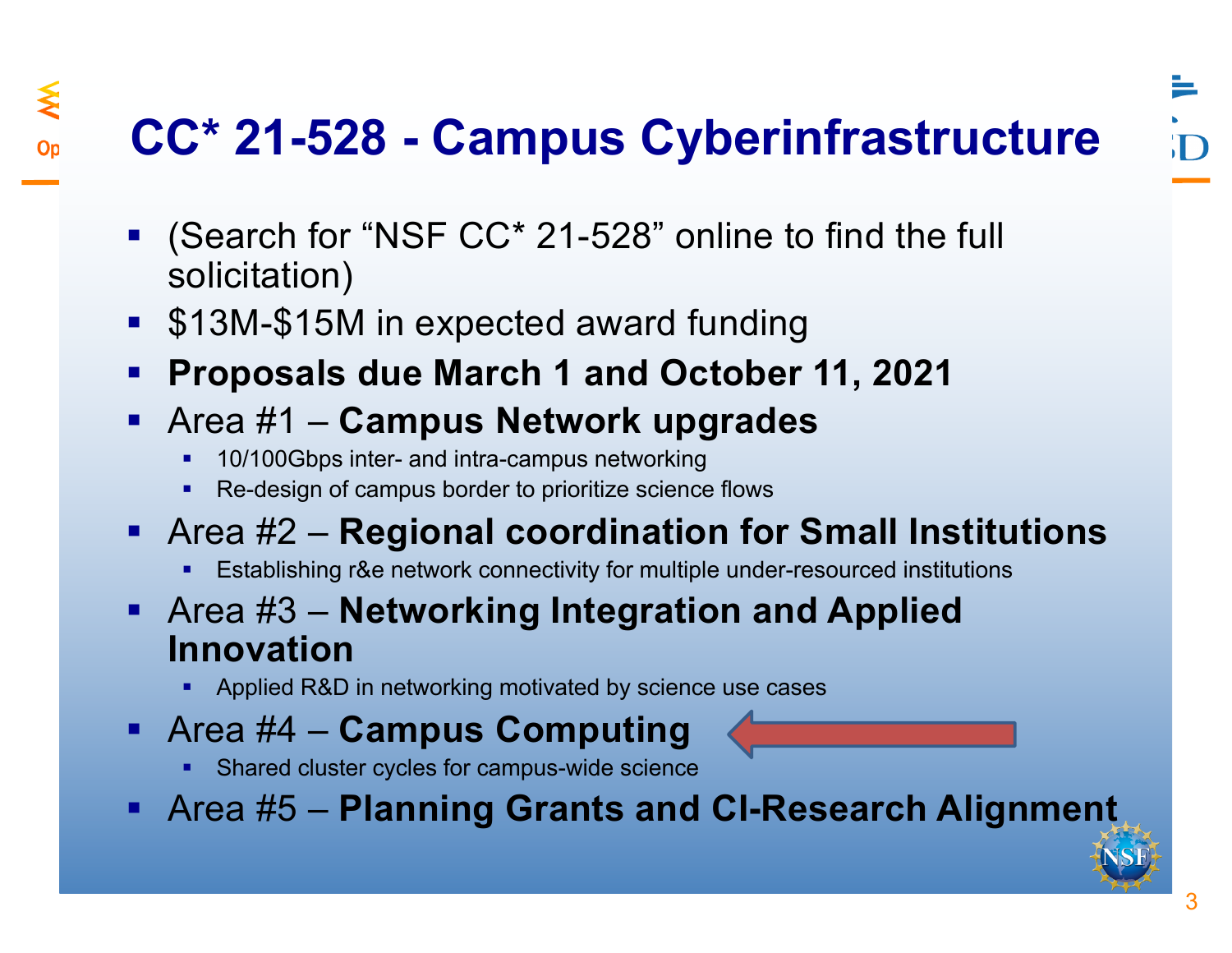## **Program-wide Criteria for CC\* proposals**

- The extent to which the work provides a needed capability **required by science**, engineering and education.
- § **A partnership among researchers/educators and campus IT leadership**
- **A Cyberinfrastructure Plan** To what extent is the planned cyberinfrastructure likely to enhance capacity for discovery, innovation, and education in science and engineering? How well does the plan as presented position the proposing institution(s) for future cyberinfrastructure development? How well does the cyberinfrastructure plan support and integrate with the institutions' science and technology plan? Are IPv6 deployment and InCommon Federation addressed? Are the activities described in the proposal consistent with the institution's cyberinfrastructure plan?
- § Where relevant, addressing appropriate cybersecurity issues and challenges
- Represent ongoing opportunities for student engagement

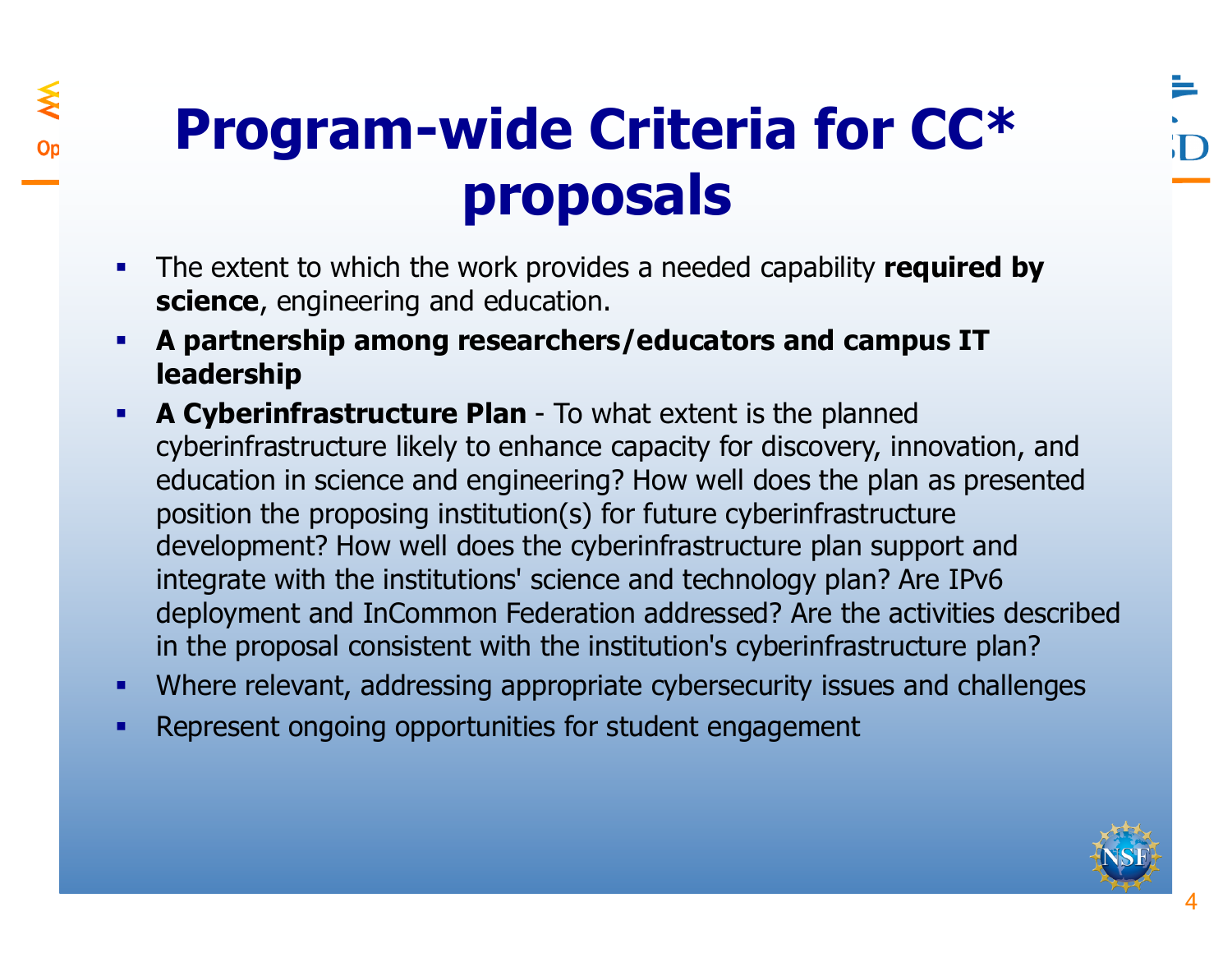### **The Cluster as a Shared Resource Intracampus and Inter-campus:**

≸

■ "Proposals should describe (1) their approach to sharing the proposed computing resource across the science drivers and researchers at their institution; (2) how the resource will be accessed by external research groups; and (3) how the resource is coordinated with external resources allowing the institution's researchers to seamlessly access computing resources at other campuses, regional and national computing resources, and/or production cloud resources, if appropriate."

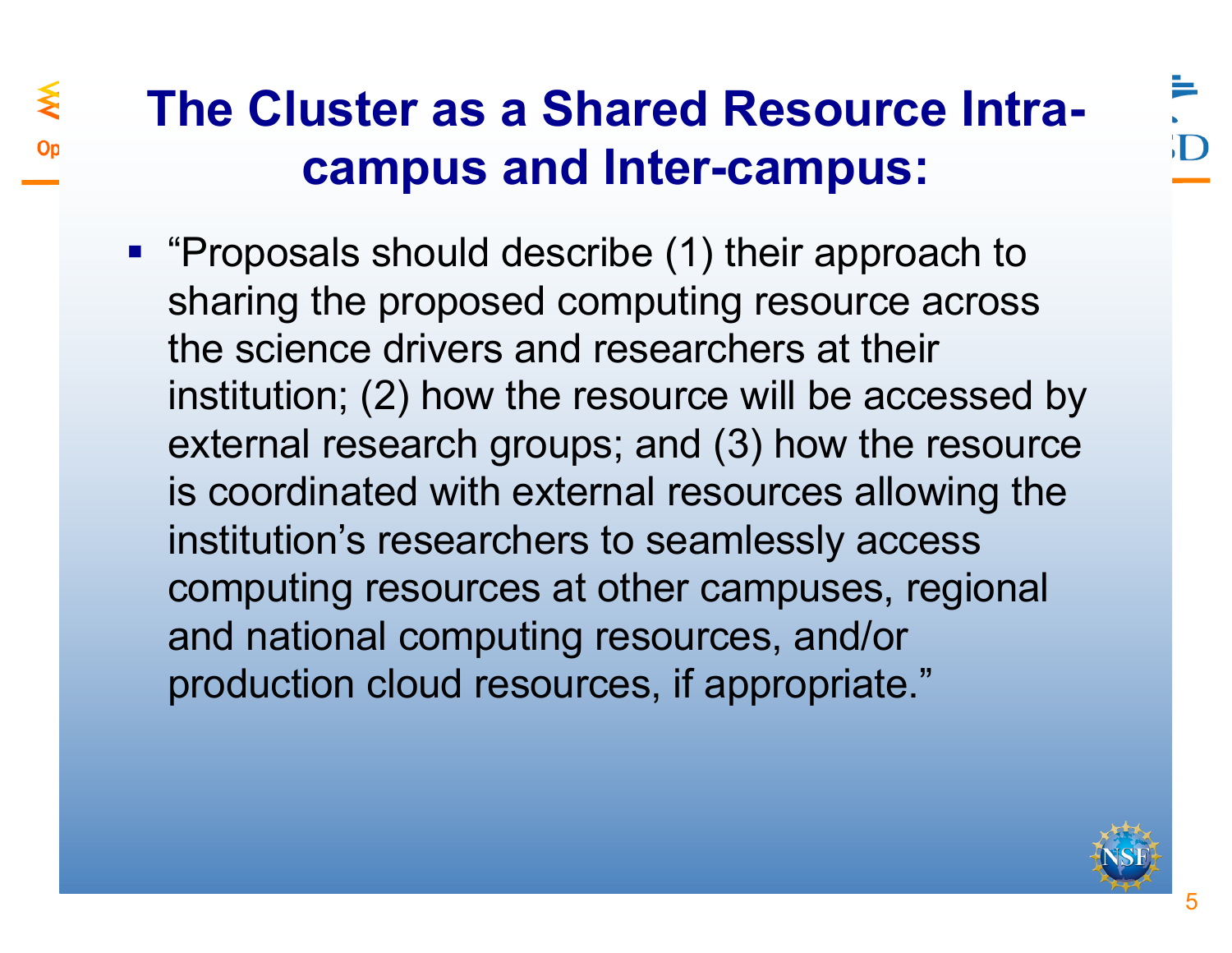### **More on that 20%...**

- Proposals are required to commit to a minimum of 20% shared time on the cluster and describe their approach to making the cluster available as a shared resource external to the campus, with access and authorization according to local administrative policy.
- Conversely, the proposal should describe the approach to providing on-demand access to additional external computing resources for its targeted on-campus users and projects. **One possible approach to implementing such a federated distributed computing solution is joining a multi-campus or national federated system such as the Open Science Grid.**
- Whatever opportunistic, federated, scalable, distributed computing platform is chosen, the proposal is expected to justify the choice by including a discussion on the shared platform's track record in the community, its current scientific computing production capability, and its scaling properties.
- **Proposals are encouraged to include a letter of collaboration from** the selected platform and describe how they will track and report on meeting the 20% extramural usage goal each year.

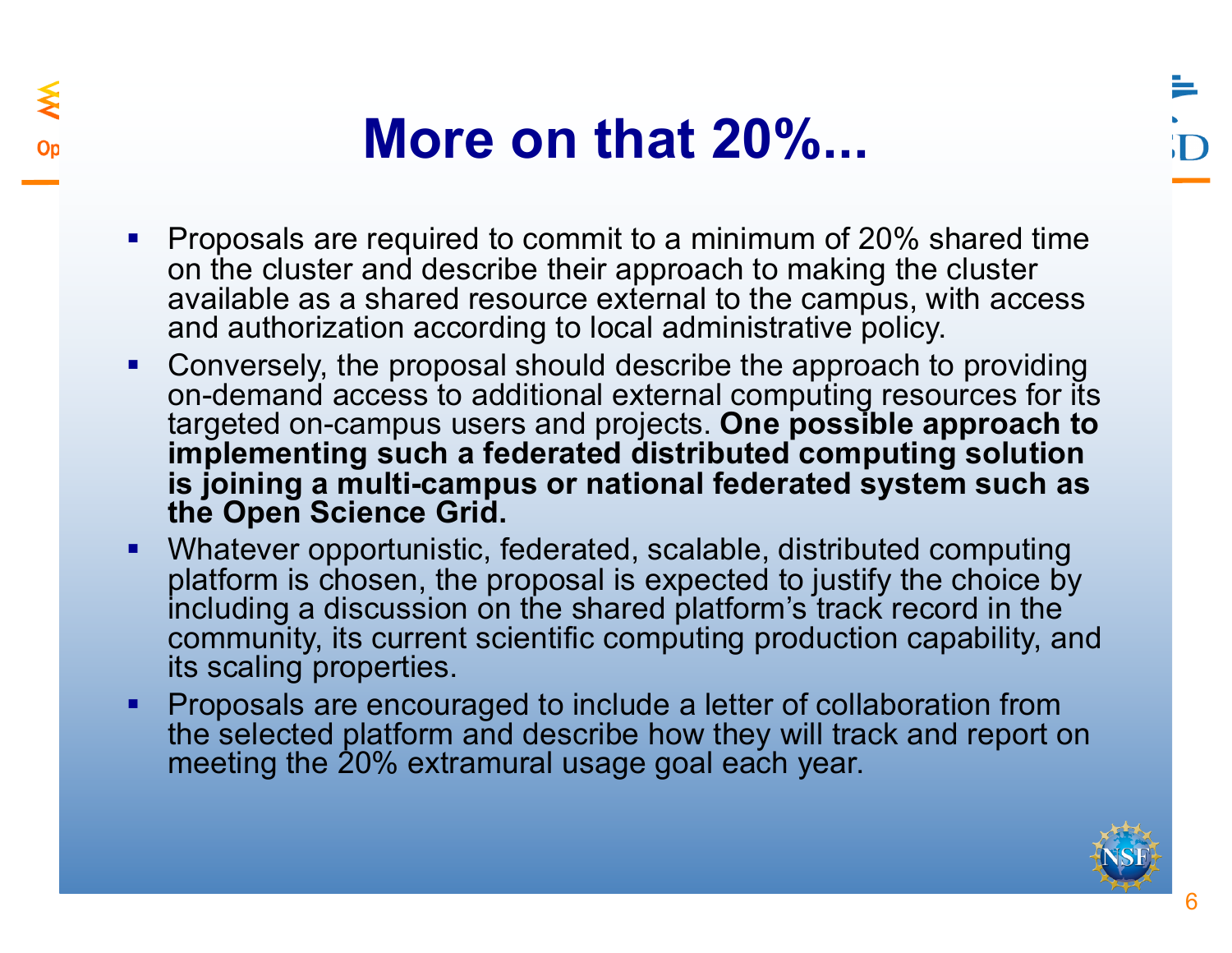#### **CC\* 2019 Awards**

| Award#             | <b>PI Name</b>      | <b>Institution</b>                               | <b>Title</b>                                                                                                                                                     | <b>Award</b> |
|--------------------|---------------------|--------------------------------------------------|------------------------------------------------------------------------------------------------------------------------------------------------------------------|--------------|
| 1925596<br>Area #4 | Fiske, Joshua A     | <b>Clarkson University</b>                       | <b>CC* Compute: Accelerating</b><br><b>Computational Research for</b><br>Engineering and Science (ACRES) at<br>Clarkson University, A Campus Cluster<br>Proposal | \$396,950    |
| 1925645<br>Area #4 | Lannon, Kevin       | University of Notre<br>Dame                      | CC* Compute: CAML - Accelerating<br>Machine Learning via Campus and Grid                                                                                         | \$400,000    |
| 1925467<br>Area #4 | Cinabro, David A    | <b>Wayne State</b><br>University                 | CC*: Campus Computing and the<br><b>Computing Continuum: Campus</b><br>Cluster Resource: Expanded High<br>Performance Computing at Wayne<br>State                | \$399,944    |
| 1925603<br>Area #4 | Skjellum, Anthony   | University of<br>Tennessee<br>Chattanooga        | CC* Compute: A Cost-Effective, 2,048<br>Core InfiniBand Cluster at UTC for<br>Campus Research and Education                                                      | \$392,235    |
| 1925192<br>Area #4 | Rampp, Carrie       | <b>Franklin and Marshall</b><br>College          | CC* Compute: Building a state-of-the-<br>art campus compute resource at<br>Franklin & Marshall College                                                           | \$400,000    |
| 1925267<br>Area #4 | Rossmiller, Zachary | University of Montana                            | CC* Compute: Improved Computing<br>for Advanced Research and Education<br>(ICARE)                                                                                | \$394,895    |
| 1925716<br>Area #4 | Jones, Richard T    | University of<br>Connecticut                     | CC* Compute: Shared Computing<br>Infrastructure for Large-scale Science<br>Problems                                                                              | \$400,000    |
| 1925558<br>Area #4 | Hawkins, Ronald B   | University of<br>California-San Diego            | CC* Compute: Triton Stratus                                                                                                                                      | \$399.514    |
| 1925590<br>Area#4  | Montes, Juan        | <b>American Museum</b><br><b>Natural History</b> | CC* Compute: High Performance<br><b>Campus Computing for Institutional</b><br>Research at the American Museum of<br>Natural History                              | \$399,258    |
| 1925541<br>Area#4  | Belgin, Mehmet      | Georgia Tech<br><b>Research Corporation</b>      | CC* Compute: Integrating Georgia<br>Tech into the Open Science Grid for<br>Multi-Messenger Astrophysics                                                          | \$399,883    |
| 1925766<br>Area#4  | Hauser, Thomas      | <b>UC Boulder</b>                                | CC* Compute: A Hybrid Cloud<br><b>Environment for the Rocky Mountain</b><br><b>Advanced Computing Consortium</b>                                                 | \$399,532    |
| 1925717<br>Area#4  | Delaney, Kris       | <b>UC Santa Barbara</b>                          | CC* Compute: A high-performance<br>GPU cluster for accelerated research                                                                                          | \$394,804    |

#### **31 awards across 2 years. 31 x \$400k x 0.2 = \$2.5M compute hardware for the OSG cause.**

#### **Next due date: October 11 2021**

#### **CC\* 2020 Area #4 Awards**

| Award#             | <b>PI Name</b>                       | <b>Institution</b>                              | <b>Title</b>                                                                                                                                       | <b>Award</b> |
|--------------------|--------------------------------------|-------------------------------------------------|----------------------------------------------------------------------------------------------------------------------------------------------------|--------------|
| 2018846<br>Area #4 | Carver, Jeffrey                      | <b>University of Alabama</b><br>Tuscaloosa      | CC* Compute: Accelerating Advances in<br>Science and Engineering at The University<br>of Alabama Through HPC Infrastructure                        | \$399,995    |
| 2018149<br>Area #4 | Sedore, Christopher Tufts University |                                                 | CC* Compute: GPU Infrastructure to<br>Explore New Algorithmic & AI Methods in<br>Data-Driven Science and Engineering at<br><b>Tufts University</b> | \$400,000    |
| 2018766<br>Area #4 | Andresen, Daniel                     | <b>Kansas State University</b>                  | CC* Compute: GP-ARGO: The Great Plains<br>Augmented Regional Gateway to the Open<br><b>Science Grid</b>                                            | \$378.599    |
| 2020446<br>Area #4 | Yan, Le                              | Louisiana State University                      | CC* Compute: Deep Bayou: Accelerating<br>Scientific Discoveries with A GPU Cluster                                                                 | \$398,760    |
| 2018758<br>Area #4 | Larkins, Brian                       | <b>Rhodes College</b>                           | CC* Compute: A high-performance<br>computing cluster to accelerate research,<br>education, and training at Rhodes College                          | \$389,662    |
| 2018551<br>Area #4 | Chace, Daniel                        | Southern Illinois<br>University at Edwardsville | CC* Compute: SIUE Campus Cluster                                                                                                                   | \$395,580    |
| 2018851<br>Area #4 | Segee, Bruce                         | <b>University of Maine</b>                      | CC* Compute: High-Memory Compute<br><b>Resources for Maine</b>                                                                                     | \$399,813    |
| 2019089<br>Area #4 | Mandel, Jan                          | University of Colorado at<br>Denver             | CC* Compute: Accelerating Science and<br><b>Education by Campus and Grid Computing</b>                                                             | \$399,938    |
| 2018926<br>Area#4  | Smith, Preston                       | <b>Purdue University</b>                        | CC* Compute: Private Campus Cloud for<br>Data Analytics and Machine Learning                                                                       | \$392,205    |
| 2019007<br>Area#4  | Jelinkova, Klara                     | <b>William Marsh Rice</b><br><b>University</b>  | CC* Compute: Interactive Data Analysis<br>Platform                                                                                                 | \$397,600    |

**CC\* 2020 Area #4 Awards**

|  | Award#             | <b>PI Name</b>      | <b>Institution</b>                    | <b>Title</b>                                                                                                                                                            | <b>Award</b> |
|--|--------------------|---------------------|---------------------------------------|-------------------------------------------------------------------------------------------------------------------------------------------------------------------------|--------------|
|  | 2019000<br>Area #4 | Dugas, Diana        | <b>New Mexico State</b><br>University | CC*Compute: From classroom to the lab: NMSU<br>responds to the changing HPC landscape in New<br>Mexico                                                                  | \$399,869    |
|  | 2019216<br>Area #4 | Liu, Feng           | <b>Portland State University</b>      | CC* Compute: GPU-based Computation and Data<br>Enabled Research and Education (G-CoDERE) at PSU                                                                         | \$395,926    |
|  | 2019035<br>Area #4 | Webb, Edmund        | Lehigh University                     | CC* Compute: Acquisition of a Lehigh University HPC<br>cluster to enhance collaboration, research productivity<br>and educational impact                                | \$399,607    |
|  | 2018936<br>Area #4 | Taylor, Christopher | <b>Health Sciences Center</b>         | Louisiana State University CC* Compute: Compute Cluster for Computational<br>Sciences at Louisiana State University Health Sciences<br>Center - New Orleans (LSUHSC-NO) | \$399,458    |
|  | 2018933<br>Area #4 | Wemhoff, Aaron      | <b>Villanova University</b>           | CC* Compute: High-Performance Computing Backbone \$397,196<br>for Accelerating Campus-Wide and Regional Research                                                        |              |
|  | 2019220<br>Area #4 | Kesselman, Carl     | University of Southern<br>California  | CC* Compute: A Customizable, Reproducible, and<br>Secure Cloud Infrastructure as a Service for Scientific<br>Research in Southern California                            | \$399,800    |
|  | 2018822<br>Area #4 | Scozzafava, Samuel  | <b>Syracuse University</b>            | CC* Compute: A High Performance GPU Cluster at<br><b>Syracuse University</b>                                                                                            | \$393,128    |
|  | 2018841<br>Area #4 | Pal, Anirban        | West Texas A&M<br>University          | CC* Compute: GROWTH - Gateway for Increased<br>Research Output at a West Texas Higher-education<br>Campus                                                               | \$297,528    |
|  | 2019194<br>Area#4  | Castillo, Jose      | San Diego State<br>University         | CC* Compute: Central Computing with Advanced<br><b>Implementation at San Diego State University</b>                                                                     | \$399,328    |



7